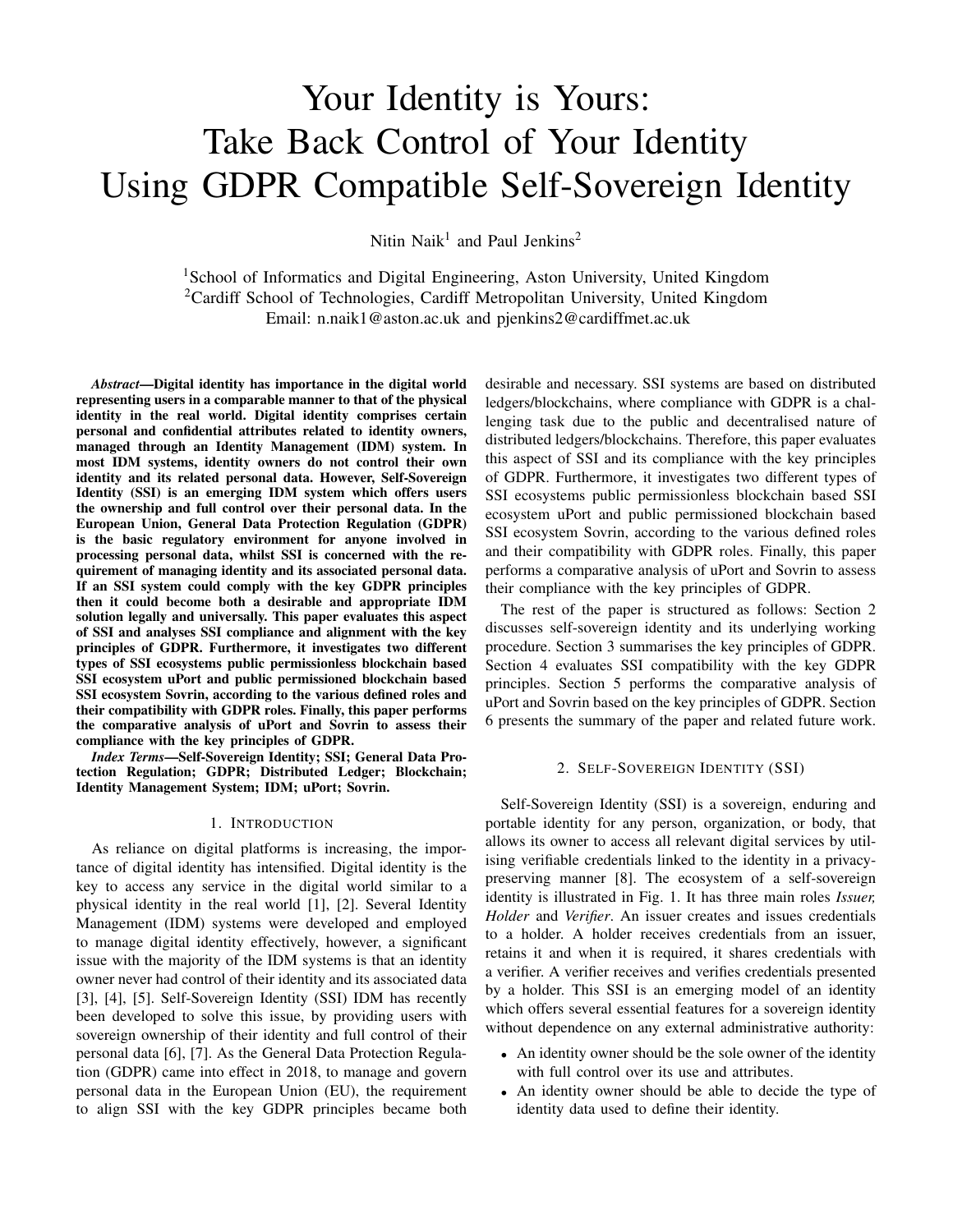- An identity owner should be able to perform all the operations related to their identity and personal data or assign control of such functions on their behalf.
- An identity owner should be able to use their identity as long as they wish and their identity cannot be revoked or removed by anyone else.

Self-sovereign identity is unique from preceding identity models in that it employs new standards such as Decentralized IDentifier (DID) and Verifiable Credentials (VC) based on the distributed ledger/blockchain for creating a cryptographically verifiable digital identity that is fully governed by its owner [9], [10].

From the inception of identity management technology, there was no universally unique identifier which could be used as a standard interoperable mechanism, consequently, each employer or service provider was compelled to create their own. Circumventing this issue, SSI has offered a universally unique identifier called Decentralized IDentifier (DID). The DID is a permanent, universally unique identifier and cannot be taken away from its owner who owns the associated private key, which is completely different from other ephemeral identifiers such as a mobile number, IP address and domain name [9]. Only public DIDs alongside some other public credentials selected by DID owners could be stored on the distributed ledger/blockchain (or off-ledger/off-blockchain) in the form a DID document. This does not include private DIDs and identity related personal and confidential data and therefore, these are not stored on the blockchain alternatively it is maintained on the storage (e.g., digital wallet) of an identity owner or agent. The DID document is normally governed by the identity owner through holding its associated private key.

A claim is an assertion made relating to any entity. A credential is a group of claims used by any entity to prove their identity. A Verifiable Credential (VC) is verifiable through a signature or evidence supplied by an issuer who has either issued the VC or can confirm its correctness. A VC is used to represent similar information on the Web to that of a physical credential in the real world. The verifiable credentials should be linked with an identity through its unique identifier such as a DID.

Self-sovereign identity allows identity owners to control their identity related confidential data and retain this information on storage owned or controlled by them. Generally, this data is stored in a digital wallet, which is analogous to a physical wallet keeping all digital credentials as physical entities, however, digital credentials in the digital wallet are digitally signed, verifiable credentials and much faster to issue and verify than their physical counterparts. This means a user can control what to share with other organisations. The user can share an entire credential, part of a credential (known as claim), or Zero-Knowledge Proofs (ZKP) acquired from a credential [7]. The encrypted and persistent connection is established to transmit digital credentials securely and privately. The trust relationship between organisation and user is maintained through blockchain (see Fig. 1). The verifier



Fig. 1. Self-Sovereign Identity Ecosystem and its Components

verifies the digital signatures on received credentials using an underlying blockchain.

# 3. KEY PRINCIPLES OF GENERAL DATA PROTECTION REGULATION (GDPR)

There are seven key principles described in the Article 5 of the GDPR regime [11]:

## *3.1. Lawfulness, Fairness and Transparency*

There must be a lawful basis for collecting, storing and processing of personal data without breaching any law. Personal data must be processed fairly and not in a misleading, unpredictable, unexpected or detrimental manner. The whole process must be transparent with respect to the purpose, access and time period of data.

#### *3.2. Purpose Limitation*

Personal data must only be collected for a specific, explicit and legitimate purpose. This purpose must be stated, and data is only collected for as long as necessary to complete that purpose. The existing personal data can only be used for a new purpose if either this is compatible with the stated original purpose for which the consent was given, or it is according to the law.

### *3.3. Data Minimisation*

It must be ensured that the processed personal data is adequate, relevant and limited to what is necessary in relation to the stated processing purpose. Data collection is limited to the necessary minimum and requires the justification of the amount of data collected.

# *3.4. Accuracy*

All necessary steps should be taken to ensure that the stored personal data is not incorrect or misleading as to any matter of fact. The personal data may need updating or erased, without delay in order to maintain its accuracy if it is inaccurate or incomplete. No old and outdated personal data should be retained in any way.

## *3.5. Storage Limitation*

The personal data must not be kept for longer than its intended time period of use and it must be deleted when it is no longer required. The retention period or condition of personal data must be stated with the appropriate justification at the beginning of the process.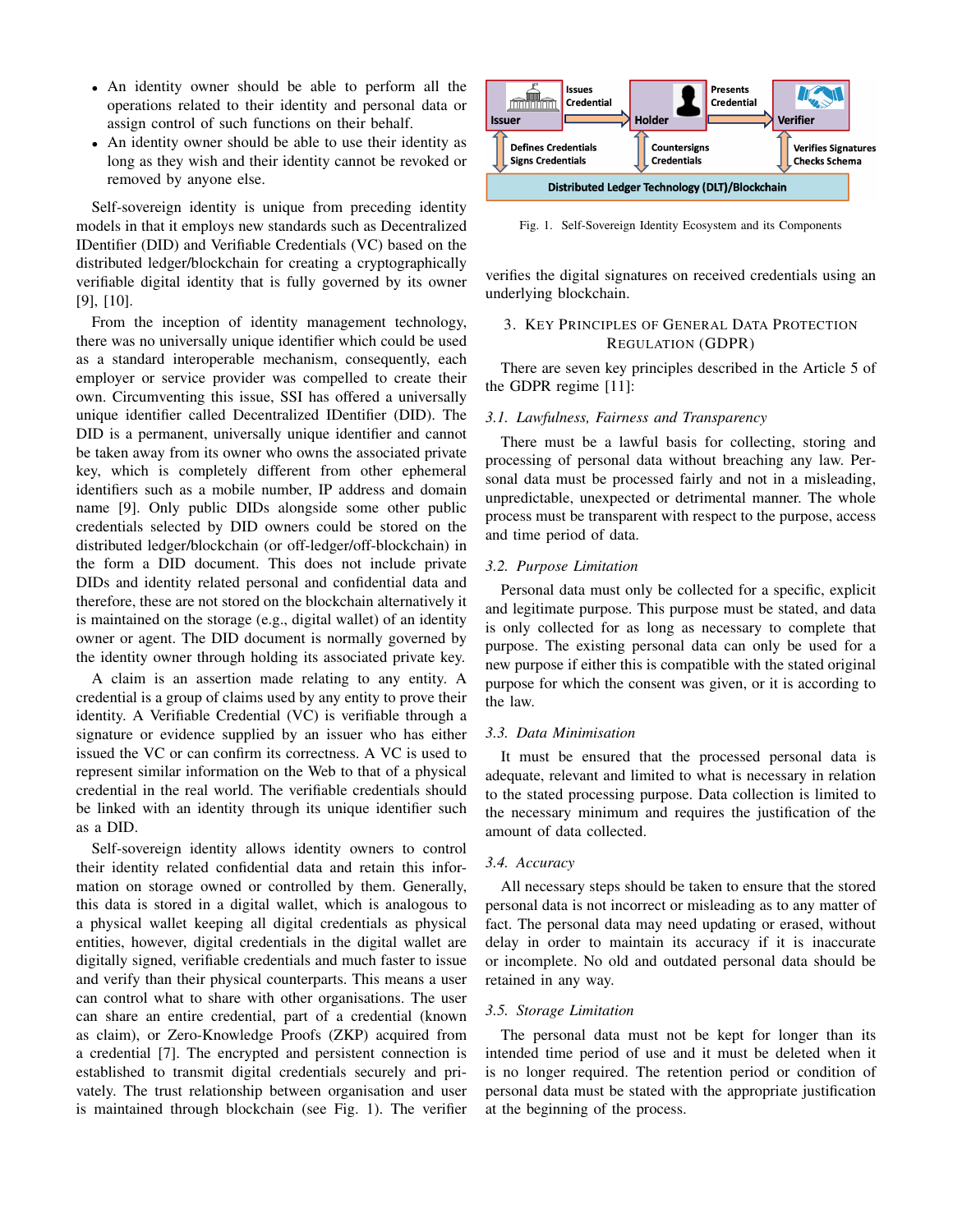# *3.6. Integrity and Confidentiality (Security)*

All pertinent security measures must be established to protect the personal data. These security measures generally include protection against unauthorised or unlawful processing, protection against accidental loss, destruction or damage, which can be achieved through encryption, pseudonymisation and anonymisation of personal data, and security certifications in accordance with industry best practices. GDPR does not state specific measures because technological and organisational best practices are constantly changing and improving.

## *3.7. Accountability*

This principle is to ensure the responsibility of every role involved in processing personal data to comply with all the other GDPR principles and demonstrate that compliance through apposite measures and records are met.

# 4. EVALUATING SSI COMPATIBILITY WITH THE KEY PRINCIPLES OF GDPR

GDPR only applies when personal data of an EU data subject is processed, thus, it does not apply when there is no personal data. SSI is based on the distributed ledger/blockchain, which is a class of technology with several versions: private, public, permissioned and permissionless. These different versions of blockchain varies in their technical design/architecture, governance arrangement and complexity. Therefore, the compatibility between the GDPR and blockchain based SSI can only be assessed and analysed on the basis of a specific SSI system and its underlying blockchain. Consequently, it cannot be concluded in general that the GDPR and SSI systems are compatible or not without considering a specific SSI system. However, this evaluation attempts to include both compatibility and incompatibility aspects of the GDPR and SSI systems in general.

# *4.1. SSI Compatibility with Lawfulness, Fairness and Transparency*

In an SSI system, a holder (normally an identity owner), holds the identity and its associated personal data and has full control over it, therefore, any exchange or collection of personal data is only possible on a lawful basis when the identity owner provides their consent. When a holder has been delegated, the authority to manage the personal data of someone else (i.e., an entity/data subject other than the holder), then the authorised holder has the necessary legal rights to consent to any exchange or collection of personal data on behalf of an entity/data subject to ensure their interests and confidentiality are protected. The extent of fairness and transparency is dependent on the type of an SSI system employed, which can ensure that users are able to monitor any potential mishandling of personal data and stay informed regarding the complete processing. However, the compliance of the key GDPR principles to SSI systems has several challenges; one of the biggest challenges is to define personal data which determines the applicability of GDPR regulation on specific data and its corresponding operations

and processing. For example, there is no specific guidance on the data stored on a blockchain, such as public keys and transactional data whether it can be considered as personal data in the context of GDPR. Furthermore, it is unclear when personal data is appropriately anonymised to meet the GDPR criteria, thereafter, how will it be considered at later stage. All these considerations require further GDPR guidance on the applicability of the GDPR principles to SSI systems and the underlying blockchain technology.

# *4.2. SSI Compatibility with Purpose Limitation*

SSI systems enable identity owners to decide when and with whom to share what personal data and for what purpose by giving their consent. Blockchain can be used to track and manage the consent between various roles of an SSI system. However, the clarification of the purpose is dependent on the type of an SSI system and their data use policy. The data processing purpose should be written explicitly whether it is limited to only transactions or can be extended to all other associated processing and new purposes if necessary, which is an ambiguous area and not every SSI system is fully compatible in this respect. Therefore, requiring further strict alignment of this key principle with some SSI systems.

#### *4.3. SSI Compatibility with Data Minimisation*

Most SSI systems allow users to store personal data off-thechain and generally in their wallets, however, transactions are performed through the blockchain. The blockchain is designed to achieve resilience through replication and data is replicated on many different locations. Additionally, it is an appendonly database that constantly grows as new data is added. Both aspects of blockchain do not comply with the data minimisation principle. This is again varied from one SSI system to another; however, it is another compatibility issue, requiring greater alignment.

#### *4.4. SSI Compatibility with Accuracy*

Most blockchains are public, therefore, SSI systems do not store personal data on the blockchain itself, rather they store the data privately off-the-chain. This allows updating and erasing of personal data when necessary without any further impact. Furthermore, it may comply with the most important right of users in GDPR, which is the *Right To Be Forgotten or Right To Erasure* depending on how and where the identity is maintained. However, some DIDs, keys, hashes and other data may be stored on the blockchain. Additionally, the blockchain is an append-only database, wherein, data can be added but removed only in exceptional circumstances. This feature makes it difficult to comply with the *Right To Be Forgotten or Right To Erasure* as updating and erasing data on a blockchain could be very difficult, thus, complying with this right may be more challenging for some SSI systems.

#### *4.5. SSI Compatibility with Storage Limitation*

As previously mentioned, most SSI systems do not store personal data on the blockchain itself rather store it privately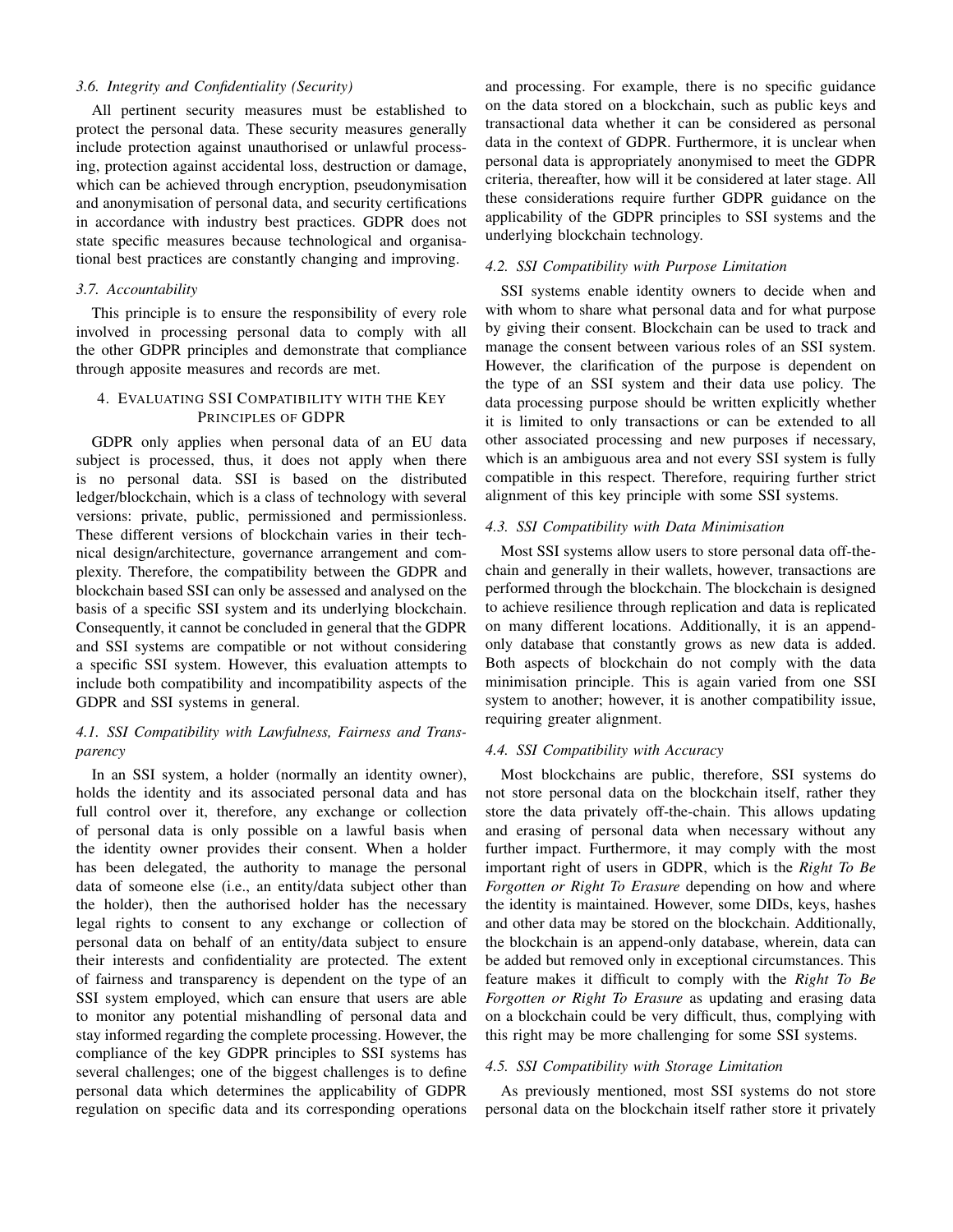off-the-chain. This allows erasing of personal data when necessary or at a specified time period without affecting the process and can comply with GDPR in principle. However, the deletion of other blockchain data may not be easy as discussed earlier and this would pose a challenge in complying with this principle. Furthermore, it is dependent on the specific SSI system in applying this principle effectively and informing users of the retention period or condition of personal data explicitly. Therefore, some SSI systems require further alignment for the compliance of this key principle.

# *4.6. SSI Compatibility with Integrity and Confidentiality (Security)*

Most SSI systems incorporate necessary security measures to protect personal data and transactions through decentralisation, encryption, anonymisation and pseudonymisation. Distributed management and storage of an SSI system prevents a single point of failure and attack. Blockchain uses cryptography to support transaction confidentiality in addition to access controls preventing unauthorized use. It comprises audit trails and traceability, the use of consensus mechanisms to commit transactions, and transaction immutability for robust security. Many SSI systems employ pseudonymisation and anonymisation used in securing users identity and personal data. Thus, most SSI systems are able to comply with this key principle.

### *4.7. SSI Compatibility with Accountability*

Those SSI systems which are based on permissioned blockchain and governance model could support greater accountability where a competent authority can apply necessary technical, procedural, and organizational measures to comply with this principle. It may raise the level of accountability and insight in the data and transactions by offering audit trails and traceability features thus assisting organisations in proving compliance against specific regulations. However, permission-less blockchain and the decentralised nature of a blockchain may pose greater legal and compliance challenges. One of the biggest challenges is to determine correct GDPR roles for their corresponding SSI roles in an SSI system, which may vary from one SSI system to another depending on the task assigned to, and performed by each role. The possible generalised mapping of some of the common SSI roles with GDPR roles is shown in Table I. Additionally, most of the existing blockchains were not designed to comply with GDPR principles, therefore, it requires greater alignment at the design level and further guidance on the application of GDPR principles to SSI systems.

# *Critical Analysis*

GDPR is mainly focused towards a centralised network design with defined roles, whereas SSI is based on the blockchain technology which is mainly a de-centralised network design where everyone has equal access to it. This is a significant difference between the two systems, which poses several challenges towards their alignment. In summary, SSI

TABLE I POSSIBLE GENERALISED MAPPING OF SSI ROLES WITH GDPR ROLES

| <b>SSI Roles</b>             | <b>GDPR Roles</b>                |
|------------------------------|----------------------------------|
| Holders                      | Data Controllers                 |
| <i>Issuers</i>               | Data Controllers/Data Processors |
| Verifiers                    | Data Controllers/Data Processors |
| Developers                   | Mostly No GDPR Roles             |
| <b>Transaction Authors</b>   | Data Controllers                 |
| <b>Transaction Endorsers</b> | Data Processors                  |
| Node Controllers/Stewards    | Data Processors                  |
| <b>Identity Providers</b>    | Data Controllers/Data Processors |

systems which are based on a public permissionless blockchain pose greater challenges with respect to GDPR compliance, as everyone has equal access and rights whilst working with a blockchain. Conversely, SSI systems which are based on a public permissioned blockchain are able to comply with the majority of key GDPR principles, as they comprise a governance model and are operated by a consortium of trusted organisations. Currently, EU regulators have acknowledged the requirement for further guidance on the compliance of GDPR to SSI systems [12]. The EU Blockchain Observatory and Forum has been developing a blockchain ecosystem which will be GDPR compliant and will offer several guidance and amended features for SSI and its underlying blockchain [12]. For example, the EU and government agencies can perform a significant role as an issuer of verifiable credentials and make GDPR compliance with SSI more efficient.

# 5. COMPARATIVE ANALYSIS OF UPORT AND SOVRIN SSI ECOSYSTEMS BASED ON THE KEY PRINCIPLES OF GDPR

# *5.1. uPort SSI Ecosystem*

The uPort system is an open-source identity management system providing self-sovereign identity to users, organisations, and entities [13]. It is based on the public permissionless blockchain Ethereum and utilises its smart contracts for identity management [14], [15]. uPort is effective with on-chain Ethereum transactions in addition to the ability of exchanging data off-the-chain. The uPort provided identity is completely owned and governed by the owner of that identity and not by the third-party. Moreover, identity related personal data is held by the owner in their digital wallet thus, information releases are kept to a minimum [16]. Fig. 2 shows the layered architecture of uPort SSI ecosystem exhibiting various roles as exemplified in Table I to understand GDPR compatibility [14], [17], [18].

*End User Interface Layer:* At this layer, each user owning a uPort identity has access to the digital wallet on a smartphone, tablet, desktop, or other local device, which holds credentials containing certain information about that identity owner. Here, an issuer creates and issues credentials to a holder and a verifier receives and verifies it.

*Provider Layer:* At this layer, providers (mostly developers) offer software for the integration of uPort functionality and services.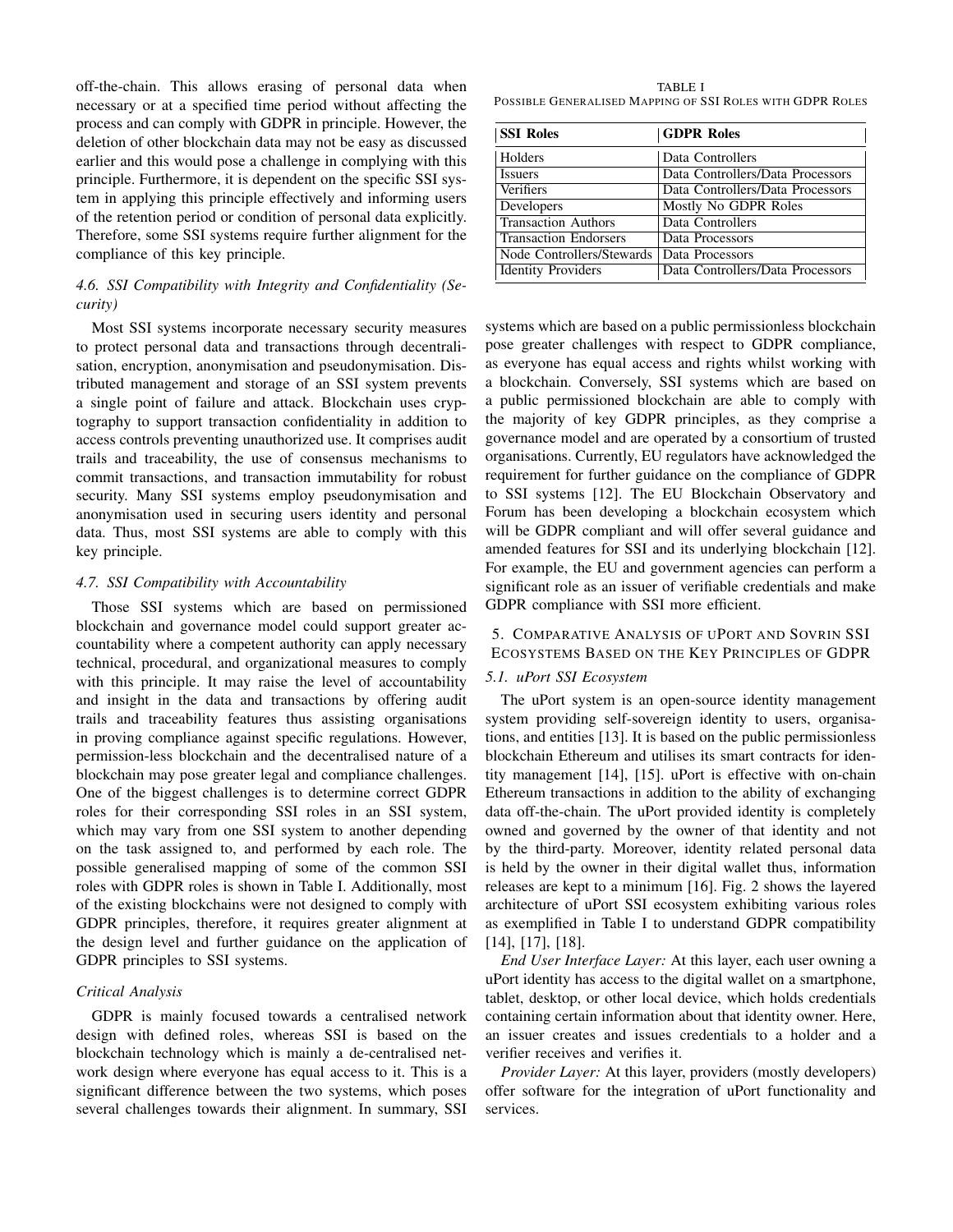*Smart Contract Layer:* This layer runs on a public permissionless blockchain. A smart contract which is a piece of code that is capable of monitoring, executing and enforcing an agreement without the involvement of third parties. Every identity is associated with a smart contract. There are different types of smart contract for different functions related to an identity: controller contract, proxy contract and registry contract. As uPort is based on public permissionless blockchain Ethereum, therefore anyone can run a node and interact with the blockchain.

## *5.2. Sovrin SSI Ecosystem*

The Sovrin system is an open-source identity management system for providing self-sovereign identity to users, organisations, and entities [19]. It is based on the public permissioned blockchain Hyperledger Indy. It is a permissioned blockchain, therefore, only trusted institutions called stewards can operate nodes while participating in the consensus process. The Sovrin provided identity is completely owned and governed by the owner of that identity and not by the third-party. Moreover, identity related personal data is held by the owner in their digital wallet thus, information releases are kept to a minimum [19]. Fig. 3 shows the layered architecture of Sovrin SSI ecosystem exhibiting various roles as exemplified in Table I to understand GDPR compatibility [18], [19], [20].

*Credential Exchange Layer:* At this layer, each user who owns a Sovrin identity has access to the digital wallet on a smartphone, tablet, desktop, or other local device, which holds credentials containing certain information about that identity owner. Here, an issuer creates and issues credentials to a holder and a verifier receives and verifies it.

*Agent-to-Agent Layer:* At this layer, developers develop hardware or software offering Sovrin functionality and agencies provide services to identity owners.

*Sovrin Ledger Layer:* This layer runs on a public permissioned blockchain in accordance with the Sovrin Governance Framework, where, stewards operate a node and transaction authors write transactions which are approved by transaction endorsers. The only types of information written to the Sovrin Ledger is the following: schema, credential definitions, participants and roles, revocation registries, anywise DIDs (for the creation of a non-reciprocal relationship).

#### *5.3. Comparative Analysis*

Table II presents the comparative analysis of uPort and Sovrin SSI ecosystems based on the key GDPR principles. This comparative analysis shows that the uPort ecosystem is based on a public permissionless blockchain posing greater challenges with respect to GDPR compliance; whereas Sovrin ecosystem is based on a public permissioned blockchain, which is able to comply with the majority of key GDPR principles, as it comprises a governance model and is operated by a consortium of trusted organisations. This confirms the previous analysis which indicated that an SSI system based on a public permissioned blockchain is relatively more compatible with GDPR. This GDPR compatibility could be enhanced by



employing a private permissioned blockchain but it may affect some of the basic principles of SSI such as sovereignty and control of personal data.

# 6. CONCLUSION

This paper evaluated the compatibility of SSI with the key GDPR principles. Subsequently it evaluated two different types of SSI ecosystems public permissionless blockchain based SSI uPort and public permissioned blockchain based SSI Sovrin, according to the various defined roles and their compatibility with GDPR roles. Finally, it performed a comparative analysis of uPort and Sovrin ecosystems to assess their compliance with the key GDPR principles. It concluded that SSI systems which are based on a public permissioned blockchain are able to comply with the majority of key GDPR principles as compared to SSI systems which are based on a public permissionless blockchain. In future, it will be worthwhile analysing some other emerging SSI ecosystems and their compliance with the key principles of GDPR.

#### **REFERENCES**

- [1] N. Naik and P. Jenkins, "A secure mobile cloud identity: Criteria for effective identity and access management standards," in *2016 4th IEEE International Conference on Mobile Cloud Computing, Services, and Engineering (MobileCloud 2016)*. IEEE, 2016.
- [2] ——, "Securing digital identities in the cloud by selecting an apposite federated identity management from SAML, OAuth and OpenID Connect," in *11th International Conference on Research Challenges in Information Science (RCIS)*. IEEE, 2017, pp. 163–174.
- [3] P. Windley. (2017) Fixing the five problems of internet identity. [Online]. Available: https://www.windley.com/archives/2017/10/fixing the\_five\_problems\_of\_internet\_identity.shtml
- [4] N. Naik and P. Jenkins, "An analysis of open standard identity protocols in cloud computing security paradigm," in *14th IEEE International Conference on Dependable, Autonomic and Secure Computing (DASC 2016)*. IEEE, 2016.
- [5] N. Naik, P. Jenkins, and D. Newell, "Choice of suitable identity and access management standards for mobile computing and communication," in *2017 24th International Conference on Telecommunications (ICT)*. IEEE, 2017, pp. 1–6.
- [6] A. Tobin and D. Reed, "The inevitable rise of self-sovereign identity," *The Sovrin Foundation*, vol. 29, 2016.
- [7] A. Palomares. (2019) The next identity management evolution: Self sovereign identity. [Online]. Available: https://atos.net/en/blog/ the-next-identity-management-evolution-self-sovereign-identity
- [8] N. Naik and P. Jenkins, "Governing principles of self-sovereign identity applied to blockchain enabled privacy preserving identity management systems," in *2020 IEEE International Symposium on Systems Engineering (ISSE)*. IEEE, 2020.